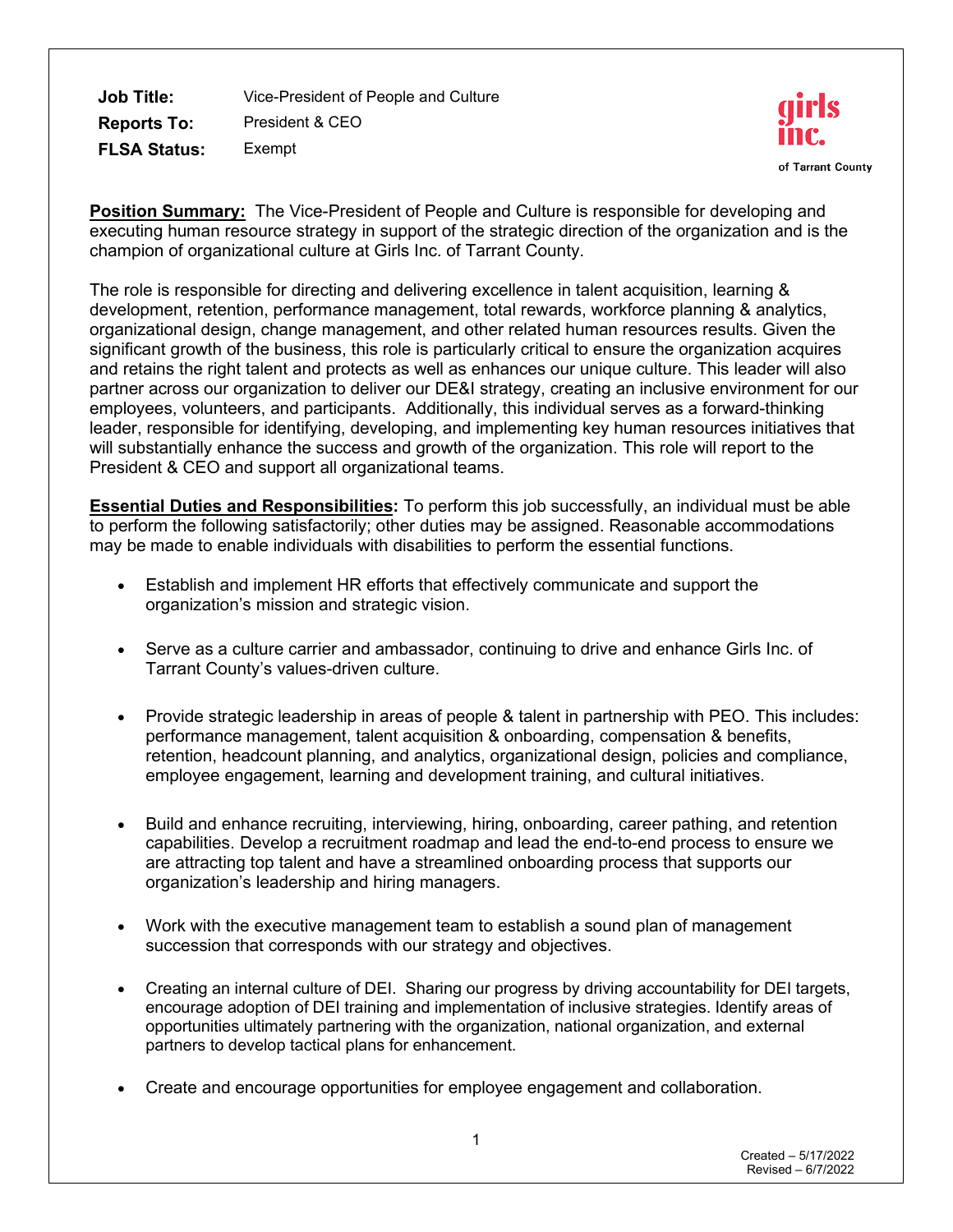- Serve as support for employee relations issues and develop strategies to address them including guiding and coaching managers and employees, conducting investigations where necessary, and collaborating with outside employment counsel including PEO.
- Oversee and drive the organization's professional development and performance management program, policies, and processes, including individual development plans, result tracking, career pathways, and succession planning.
- Work in collaboration with PEO to manage employee benefits and compensation plans, including tracking and communication about employee evaluations.
- Process bimonthly payroll and produce relevant reports to Chief Financial Officer.
- In collaboration with PEO, ensure full legal compliance with all employment laws and regulations.
- Create and/or update policies, procedures, and company handbooks as needed.
- Participate as a key member on the GITC Administrative Team in driving all cross-functional business goals.
- Demonstrate effective change leadership through intense and dynamic growth.
- Manage all outside vendor relationships and partners that support various HR operations and resources.
- Performs other duties as required.

**Qualifications:** To perform this job successfully, an individual must be able to perform each essential duty satisfactorily. The requirements listed below are representative of the knowledge, skill, and/or ability required. Reasonable accommodations may be made to enable individuals with disabilities to perform the essential functions.

# **Education/Experience:**

Bachelor's degree from four-year college or university and 10 or more years related experience and/or training, or equivalent combination of education and experience.

Demonstrated experience in talent recruiting; building high-performance teams; cultivating positive employee-engagement initiatives; and administering compensation, benefits, and total rewards programs.

Demonstrated success collaborating, partnering, and influencing at all levels across an agile startup organization, aligning the people strategy with business goals and growth.

Excellent project management skills with a proven ability to design and implement people strategy that drives business results.

A passion for a company culture that is agile, diverse, inspirational, intellectually curious, and motivating.

# **Language Ability:**